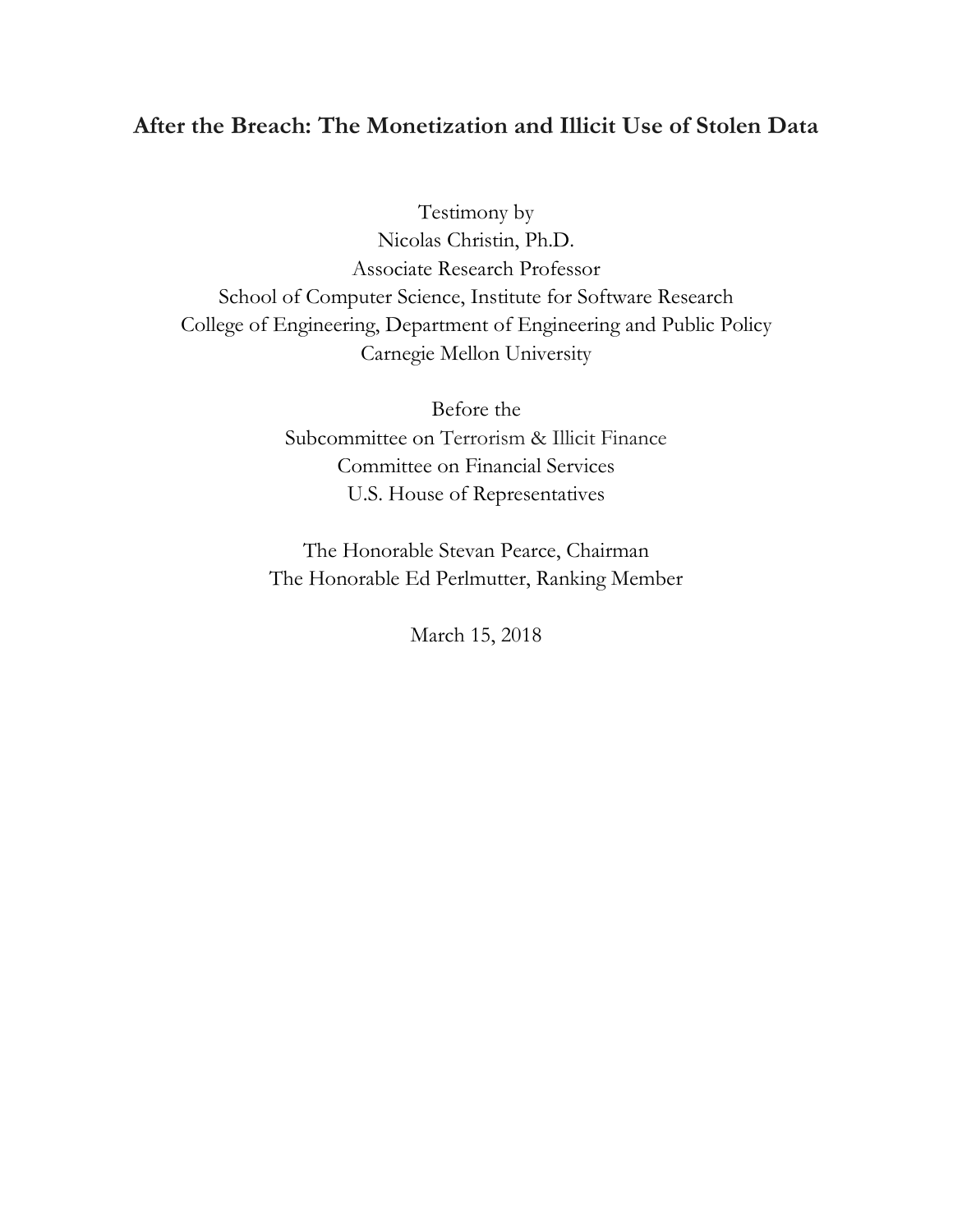Chairman Pearce, Ranking Member Perlmutter, Members of the Subcommittee, thank you for hosting this important hearing today, and for giving me the opportunity to submit this testimony.

My name is Nicolas Christin. I am an associate research professor at Carnegie Mellon University, jointly appointed in the School of Computer Science and in the Department of Engineering and Public Policy. I am a computer scientist by training. My research focuses on computer security, and, for the better part of the last decade, I have been studying online crime. I have been focusing on the interface between technical and socio-economic aspects of computer abuse. In particular, I have conducted, with my research group, a series of measurement studies on online anonymous "dark web" marketplaces, $1,2$  $1,2$  in an attempt to better understand the potential economic impact of these markets, including their role as retail channels for stolen data. This is the topic at hand today.

## **Monetizing stolen credentials and the asymmetry between societal costs and criminal revenue**

The existence of an online market for stolen credentials – e.g., financial or personal data – can be traced back to the early 1990s. At the time, crooks were using dial-up forums (BBSes) to sell illicitly acquired credentials (e.g., credit card information directly stolen from postal mailboxes). As the Internet and the World Wide Web gradually rose to prominence in the mid-1990s, thieves started stealing credentials online (e.g., through "phishing" scams, tricking victims into revealing their financial information to miscreants), and dial-up forums moved to online chatrooms, primarily using the Internet Relay Chat protocol (IRC).

In an article based off seven months of data collected in early 2006, [3](#page-1-2) Franklin et al. provided what is widely regarded as the first quantitative academic description of the online market for stolen credit card numbers. At the time, IRC chatrooms were still a very popular way for sellers and prospective buyers to transact. A vast majority of these chatrooms were open to the general public: All that was needed was freely available software (IRC clients) and the name and online location of the chatrooms used as marketplaces for purloined credentials.<sup>[4](#page-1-3)</sup> This information could be easily found through simple web searches.

<span id="page-1-1"></span><span id="page-1-0"></span><sup>1</sup> Christin, Nicolas. "Traveling the Silk Road: A measurement analysis of a large anonymous online marketplace." In *Proceedings of the 22nd International World Wide Web Conference (WWW'13)*, pages 213-224. Rio de Janeiro, Brazil. May 2013. <sup>2</sup> Soska, Kyle and Nicolas Christin. "Measuring the longitudinal evolution of the online anonymous marketplace ecosystem." In *Proceedings of the 24th USENIX Security Symposium (USENIX Security'15)*, pages 33-48. Washington, DC. August 2015.

<span id="page-1-2"></span><sup>3</sup> Franklin, Jason, Adrian Perrig, Vern Paxson, and Stefan Savage. "An inquiry into the nature and causes of the wealth of Internet miscreants." In *ACM conference on Computer and Communications Security*, pp. 375-388. 2007.

<span id="page-1-3"></span><sup>4</sup> Opening an IRC chatroom is an easy task, that requires little technical background. As a result, there exist IRC chatrooms dedicated to pretty much any topic one can imagine.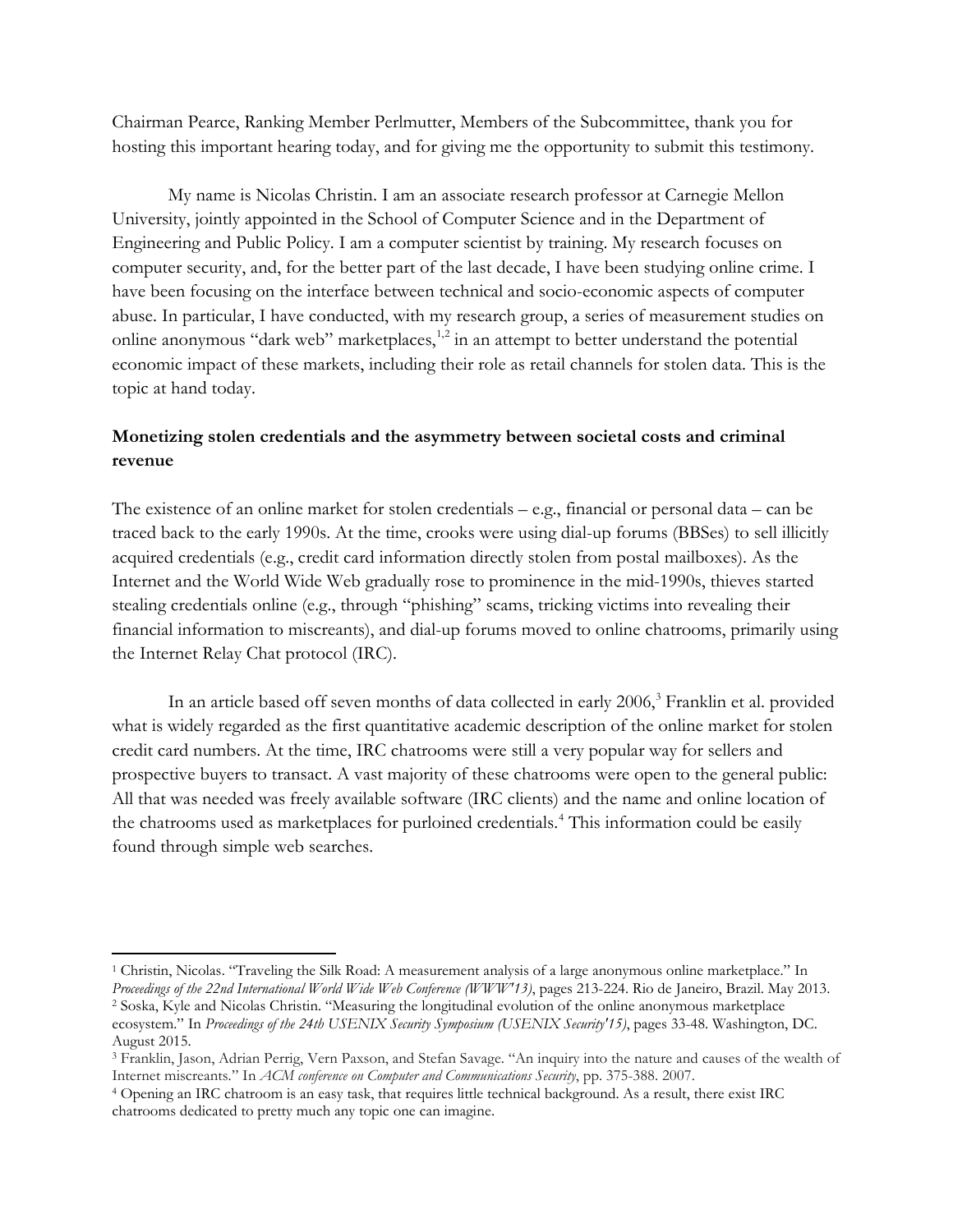Franklin et al. described that the goods for sale included "bank logins and passwords, PayPal accounts, credit cards, and social security numbers (SSNs)."[5](#page-2-0) Franklin et al. estimated that approximately 87,000 potentially valid credit card numbers were advertised in the chatrooms they monitored over their seven months of study, and concluded that the overall revenue for the market for stolen financial credentials sold on the chatrooms they monitored was somewhere between \$37M and \$95M.

In a subsequent 2013 study, Anderson et al. attempted to dimension the overall cost of cybercrime.<sup>[6](#page-2-1)</sup> Extrapolating from estimates they produced for the United Kingdom, they projected that online card fraud (attempts to use stolen card numbers online, for instance, on electronic commerce websites) probably cost around \$4.2B per year.

Anderson et al. caution that their projections "should be interpreted with utmost caution,"<sup>[7](#page-2-2)</sup> and Franklin et al.'s study focuses on one specific distribution channel (IRC chatrooms). Furthermore, six years separate both studies. Nevertheless, the very strong disparity between both estimates, which differ by two orders of magnitude, suggests that the revenue criminals generate from the sale of stolen data is dwarfed by the costs data breaches impose on society. Later in this testimony, by considering more recent data, we will see that this asymmetry still exists today.

#### **Evolution of the distribution channels and service professionalization**

Distribution channels for stolen credentials have evolved in the past two decades. IRC chatrooms, while accessible to anybody with the proper software, only offered a relatively rudimentary textbased medium, primarily attractive to people with at least a modest amount of technological expertise. Easier to use web forums and websites with search functionality and better customer service thus became increasingly prominent since the early 2000s. These websites are generally referred to as "carding forums." Notorious examples include "carder.su," "shadowcrew.cc," among others. Original carding forums featured, in particular, forum moderators and embryonic reputation systems whose purpose was to provide better guarantees to prospective buyers and sellers. Each of these forums was run by a group of loosely affiliated criminals.

Business models also became increasingly complex. While a large number of vendors were simply selling credentials, some miscreants also started advertising "money mule recruitment services," destined to help with the transfer of funds acquired from stolen credentials to overseas accounts, or "confirmation services," which acted as external verification services to test the quality of the credentials being offered.

In short, these web-based distribution channels were designed to facilitate the sale and purchase of stolen data on a larger scale, by less sophisticated actors. Similar to industrial supply chains, the market for stolen data started to show increased specialization among its actors. Technically-savvy actors were in charge of procuring the "raw" data, i.e., causing the data breaches;

<span id="page-2-0"></span> $\overline{a}$ <sup>5</sup> Franklin et al., "An inquiry into the nature and causes of the wealth of Internet miscreants."

<span id="page-2-1"></span><sup>6</sup> Anderson, Ross, Chris Barton, Rainer Böhme, Richard Clayton, Michel J.G. van Eeten, Michael Levi, Tyler Moore, and Stefan Savage. "Measuring the cost of cybercrime." In *The economics of information security and privacy*, pp. 265-300. Springer, Berlin, Heidelberg, 2013.

<span id="page-2-2"></span><sup>7</sup> Ibid.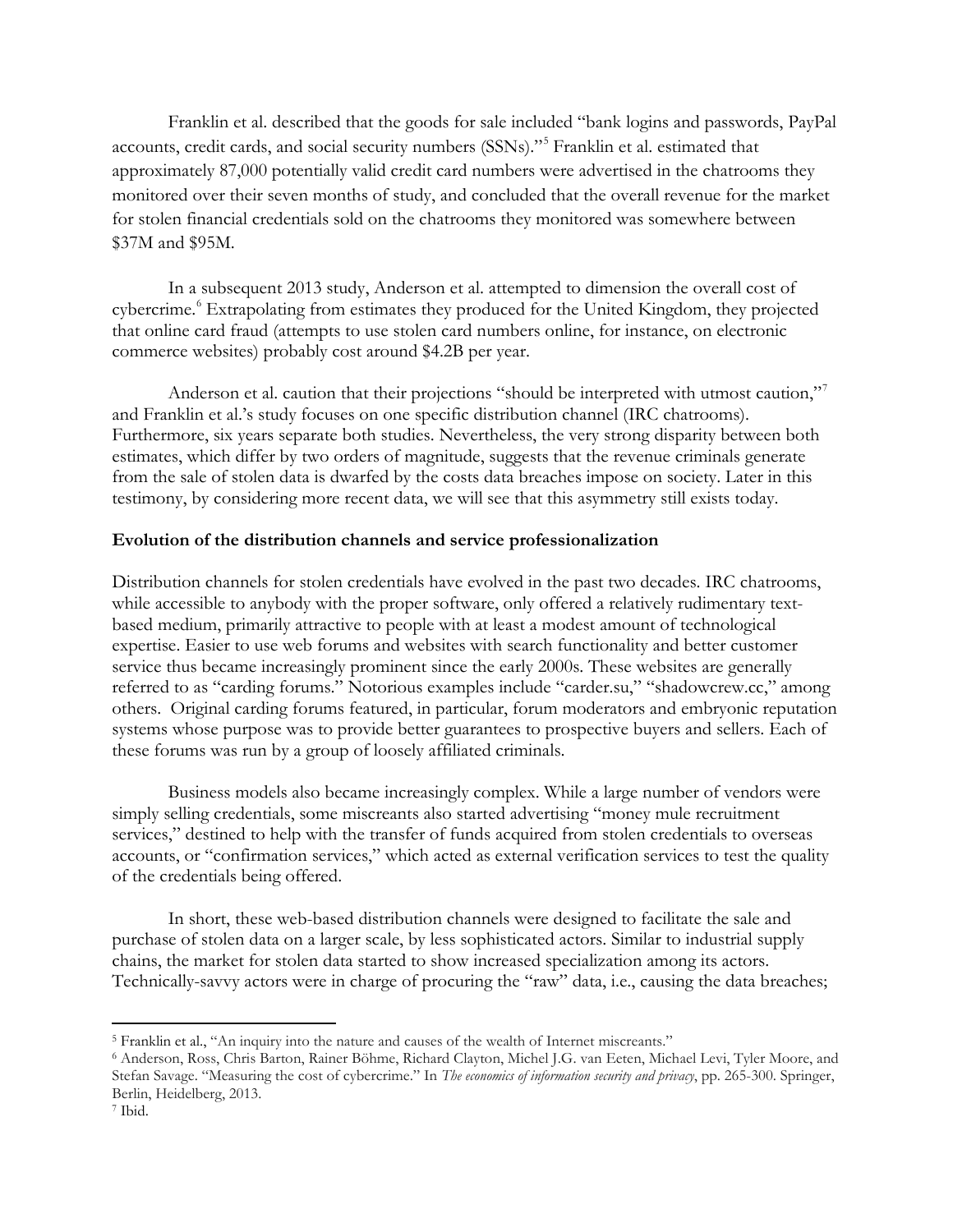others were in charge of "commoditizing" these data, by breaking then down in lots suitable for individual resale; yet others were providing services surrounding stolen data (mule services, money laundering tutorials) without directly interacting with the data themselves.

This increased professionalization of the service, and the evolution of the distribution channels for stolen data continued with the next generation of retail channels for stolen data: "dark web" marketplaces.

#### **The "dark web," online anonymous marketplaces, and cryptocurrencies**

The World Wide Web can be fundamentally split between pages and websites that are indexed by search engines ("surface web"), and pages and websites that are not ("deep web"). While the deep web is thought to far exceed in size the surface web, most of the contents of the deep web is far from sinister. It includes, for instance, internal company pages, configuration pages (e.g., of properly configured home routers), and a large number of social network pages.

A very small portion of the deep web constitutes the "anonymous web," or "dark web."[8](#page-3-0) All computers connected to the Internet are assigned an "IP address."[9](#page-3-1) For instance, it is public knowledge that the computer with address 128.237.152.41 sits at Carnegie Mellon University. By looking up IP addresses, website operators and Internet Service Providers can thus easily determine who is browsing their websites, and likewise, one can usually learn on which server a given website is running. Websites in the anonymous web, however, are only accessible using freely available specialpurpose software (e.g.,  $Tor^{10}$  $Tor^{10}$  $Tor^{10}$  or  $i2p^{11}$  $i2p^{11}$  $i2p^{11}$ ). This special purpose software allows the individual browsing the web to conceal their IP address, which is useful to bypass local censorship, maintain anonymity (often helpful for intelligence sources, or online investigators), or even, more mundanely, circumvent web tracking by online advertisers. The same software also allows webservers to conceal the IP address of the physical server on which they run if they so choose, yielding "end-to-end" anonymity: no one knows where the server or its visitors are located.

Starting in the mid-2000s, a number of forums promoting illicit contents started to appear in the anonymous web. These forums remained mostly confidential at the time, but the invention of the Bitcoin payment system in late 2008 drastically changed the picture. Until then, paying for illicit goods or services online was rather cumbersome: credit card payments and regular ACH transfers are very traceable and were thus a very poor fit for engaging in illicit transactions. Most miscreants instead relied on online payment systems like WebMoney or Liberty Reserve. However, those were also potentially problematic, as they were being run by centralized entities that could be pressured to

<span id="page-3-0"></span><sup>&</sup>lt;sup>8</sup> We will refrain from using the "dark web" moniker, which is actually very confusing, given that most of these web sites are publicly accessible as long as the right software is used.

<span id="page-3-1"></span><sup>9</sup> The IP address may be public, in which case the computer is globally reachable, or private, in case a special purpose device with a public IP address, sitting on the same network as the computer, is required to allow the computer to connect to the Internet.

<span id="page-3-2"></span><sup>10</sup> Dingledine, Roger, Nick Mathewson, and Paul Syverson. Tor: The second-generation onion router. In Proceedings of the 13th USENIX Security Symposium, August 2004.

<span id="page-3-3"></span><sup>11</sup> I2P: The internet invisible project. http://www.geti2p.net.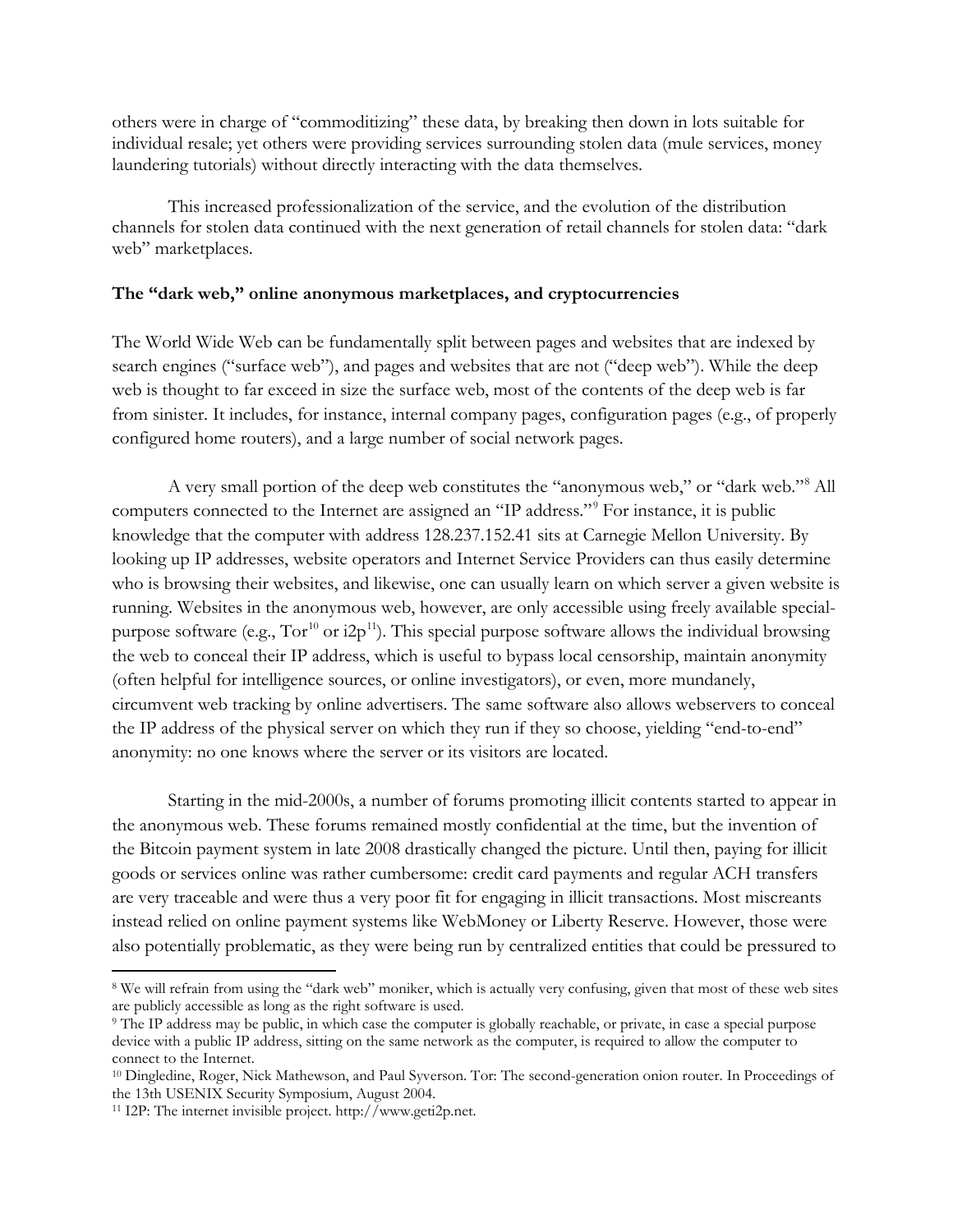intervene in cases of illicit activity or face legal consequences. [12](#page-4-0) Bitcoin, on the other hand, is fully decentralized and pseudonymous, thereby offering superior privacy guarantees to its users, compared to these other, previously established payment systems.

Building on these technological developments, in February of 2011, a website called "Silk Road" opened on the anonymous web. Silk Road was the first to combine the network-level anonymity properties provided by the Tor network, with the superior privacy guarantees offered by the Bitcoin payment system, to offer a fully functional "online anonymous marketplace." Silk Road itself did not sell any product *per se*, but provided a venue where buyers and vendors could interact with each other anonymously, and with a certain level of trust. Similar to traditional electronic commerce marketplaces like eBay or the Amazon Marketplace, Silk Road offered a feedback-based review system, through which buyers could rate sellers (and, internally, sellers could also rate buyers, although this information was not public). Because Silk Road had very lax rules on what could and could not be listed, it very quickly become a haven for illicit activity.[13](#page-4-1)

Buyers had to leave a public review for each purchase they made on the site. As a result, one could relatively precisely estimate the total number of sales taking place, and the associated revenue of the entire marketplace. Our original study<sup>[14](#page-4-2)</sup> estimated that in the first months of 2012, Silk Road was on track to generate approximately \$15M of yearly revenue and derived an overwhelming fraction of this revenue from drug sales – narcotics and prescription drugs.

Silk Road grew significantly in late 2012 and early 2013, reaching a revenue of more than \$350,000 per day in the Summer of 2013.<sup>[15](#page-4-3)</sup> The location of the server and identity of its operator were eventually discovered by authorities, which closed the site and arrested its owner in November 2013. Numerous "copycat" marketplaces immediately appeared in its stead (including a popular site named "Silk Road 2.0"), using a similar combination of network-level anonymization technologies and pseudonymous cryptocurrencies.

Most of these online anonymous marketplaces use English as the primary language. However, operators, vendors and buyers can be located anywhere in the world. Among notorious cases, Silk Road and Silk Road 2.0 were reportedly operated by U.S. nationals; AlphaBay was allegedly run by a Canadian citizen residing in Thailand; Hansa Market, by two German nationals; and Sheep Marketplace, by a Czech individual. Marketplaces in other languages do exist but tend to be generally smaller. A notable exception was the Russian Anonymous Marketplace (RAMP), which was active for a few years and was a fairly sizeable site.<sup>[16](#page-4-4)</sup>

<span id="page-4-0"></span><sup>&</sup>lt;sup>12</sup> Liberty Reserve was eventually shut down by U.S. authorities under the Patriot Act, and its founder charged with and convicted of money laundering.

<span id="page-4-1"></span><sup>13</sup> Christin. "Traveling the Silk Road."

<span id="page-4-2"></span><sup>14</sup> Ibid.

<span id="page-4-3"></span><sup>15</sup> Soska and Christin. "Measuring the longitudinal evolution of the online anonymous marketplace ecosystem."

<span id="page-4-4"></span><sup>16</sup> Greenberg, Andy. "How a Russian dark web drug market outlived the Silk Road (and Silk Road 2)." *Wired.* November 2014. https://www.wired.com/2014/11/oldest-drug-market-is-russian/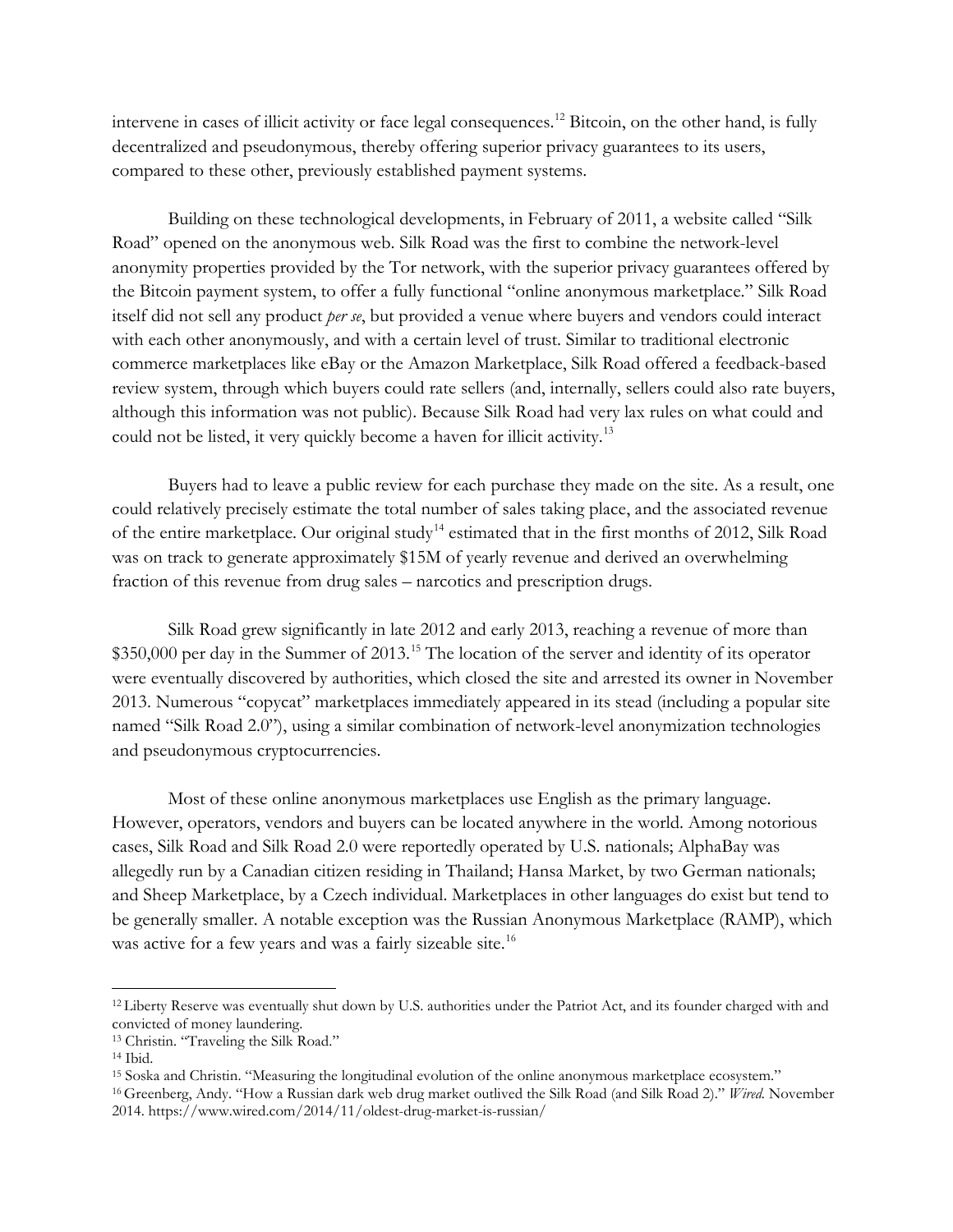By 2015, through research done at Carnegie Mellon, and partially supported by the Department of Homeland Security Science and Technology Directorate, we estimated that the ecosystem of online anonymous marketplaces was generating a revenue in excess of half a million US dollars per day, that is, approximately  $$200M$  a year.<sup>[17](#page-5-0)</sup>

As this criminal ecosystem was growing, law enforcement orchestrated a number of takedowns. In particular, authorities managed to shut down a number of online anonymous marketplaces in 2014 (including Silk Road 2.0, and other less prominent bazaars) during a joint effort between U.S. and European law enforcement agencies dubbed "Operation Onymous." We nevertheless observed that the online anonymous marketplace ecosystem, as a whole, appeared highly resilient to such disruptions. When a leading marketplace is taken down (or absconds with its customers' money), consumers appear to move relatively quickly to another marketplace, and the long-term impact of online anonymous marketplace takedowns has yet to be convincingly observed.[18](#page-5-1)

For instance, immediately after Operation Onymous, sales on the Evolution and Agora marketplaces, which had not been affected by law enforcement intervention, ramped up significantly. When these marketplaces disappeared in 2015, the AlphaBay marketplace, which had started operating in December 2014, rose to prominence, and went on collect a revenue exceeding \$800,000 per day in early 2017.<sup>[19](#page-5-2)</sup>

Remarkably, both Evolution and AlphaBay (and other lesser known online anonymous marketplaces) initially started as carding forums, before expanding their businesses to other areas. For instance, close to 50% of all revenue on AlphaBay in its first couple of months of existence (at a time when overall revenue was still low) came from "digital goods,"  $^{20}$  $^{20}$  $^{20}$  a category that encompasses fraudulently obtained financial credentials, forged documents, hacking kits, and so forth.

At their peak, both Evolution and AlphaBay derived a majority of their revenue from commissions on drug sales. Nevertheless, sellers of illicitly acquired data had certainly taken notice that online anonymous marketplaces were a valuable distribution channel for their products.

#### **Digital goods and online anonymous marketplaces**

An overwhelming majority (more than 80%) of the revenue of the online anonymous marketplaces we monitored comes from the sale of narcotics or prescription drugs. However, a non-negligible

<span id="page-5-0"></span> $\overline{a}$ <sup>17</sup> Soska and Christin. "Measuring the longitudinal evolution of the online anonymous marketplace ecosystem." <sup>18</sup> Ibid.

<span id="page-5-2"></span><span id="page-5-1"></span><sup>19</sup> European Monitoring Centre for Drugs and Drug Addiction and Europol. "Drugs and the darknet: Perspectives for enforcement, research and policy." EMCDDA–Europol Joint publications, Publications Office of the European Union, Luxembourg. November 2017.

<span id="page-5-3"></span><sup>20</sup> Ibid.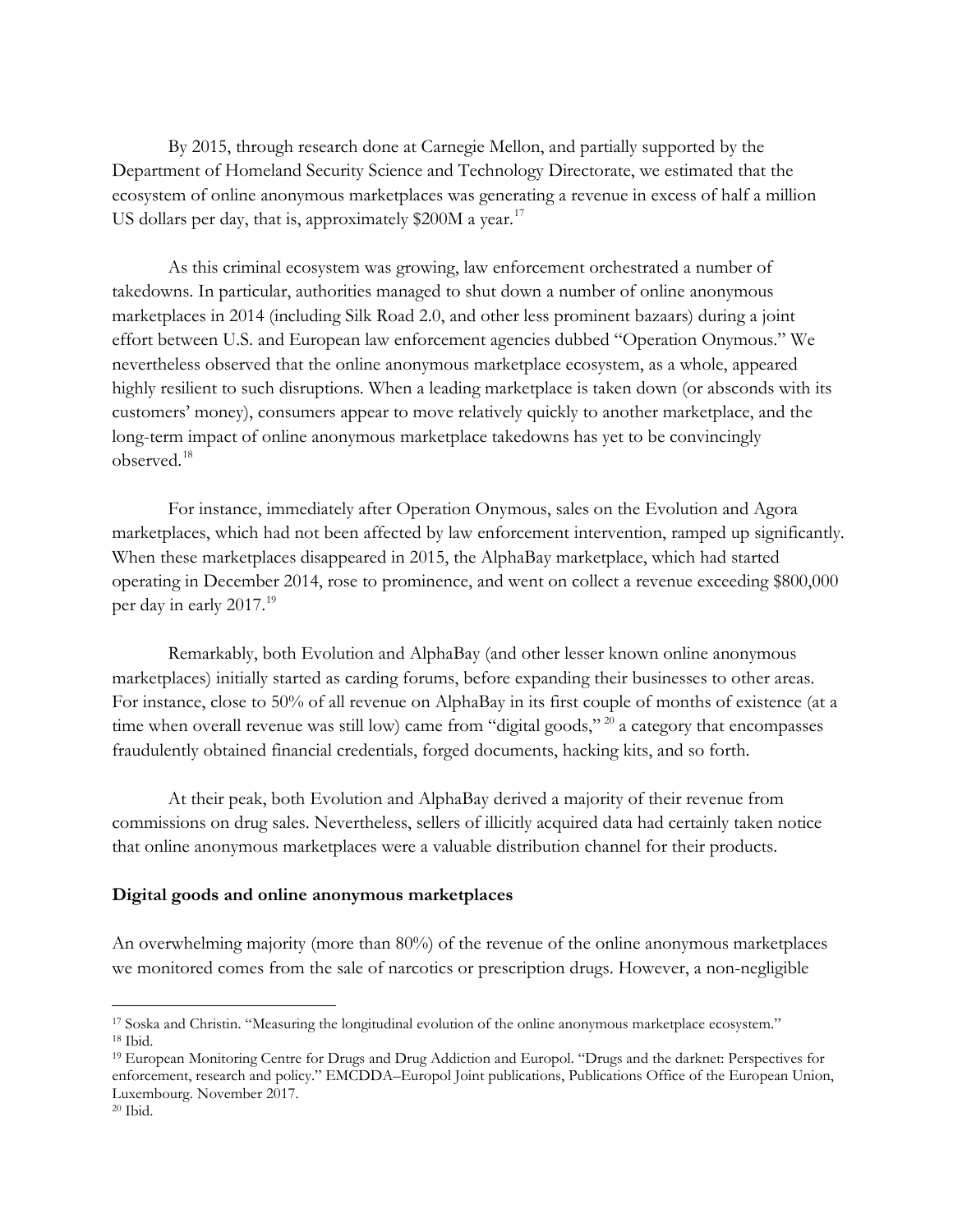portion of sales  $(\sim 5-10\%)$  concerns "digital goods," and this proportion appears to be growing (albeit slightly) over time.

In collaboration with researchers based at Delft Technical University in the Netherlands, we recently performed a thorough investigation of the market for digital goods in online anonymous marketplaces. Using data we had collected between 2011 and 2017, from most of the major online anonymous marketplaces operating during that time interval, we were able to observe the following.

First, the largest type of digital goods listings we observed (approximately 12,000 out of roughly 44,000 total offerings in the digital goods category) were "cash-out" schemes. These cashout schemes primarily include 1) synthetic credit card numbers not associated with any real account, but that would pass rudimentary automated validity checks—those are usually not harmful to any specific individual, 2) "fullz," that denote comprehensive records, pairing for instance stolen credit card numbers, with the associated CVV codes, and in some cases the social security number or date of birth of the legitimate owner, and 3) various types of guides, including money laundering tutorials (e.g., how to recruit money mules). A smaller number of listings were for 4) bank and financial account credentials (e.g., PayPal logins) and 5) money laundering services (e.g., "Bitcoin deals," or cash payouts, such as vendors offering cash in the mail in exchange for Bitcoin).

In other words, similar to offerings on dedicated carding forums, we see a fairly large range of monetization techniques, ranging from the sale or purloined data, to integration of illicit profits in the legitimate financial system. We do not see, however, very high-value data leaks such as the OPM breach data. Highly valuable goods such as government personnel data are indeed more likely to be of value to nation-states (e.g., for intelligence purposes) than they are for financial purposes.

Second, the estimated revenue generated by cash-out schemes on anonymous online marketplaces remained low – altogether, digital goods, of which cash-out schemes are a subset, represented approximately a total revenue of \$29M. We caution this is a conservative estimate, as 1) we measured only the most prominent generalist online anonymous marketplaces, and 2) due to technical difficulties inherent to large-scale data collection, the data we have may not be fully complete. Despite these caveats, these revenue numbers are strikingly low compared to the societal costs of breaches (e.g., costs to bank to reissue cards, $^{21}$  $^{21}$  $^{21}$  costs to individuals to restore their credit in case of a breach). This confirms the aforementioned trends observed in the late 2000s-early 2010s, which predated the use of online anonymous marketplaces as a retail channel for stolen data.

This overall low revenue can be partially attributed to the low value of most of the goods sold on online anonymous marketplaces. Overall, the median price for a cash-out listing is only around \$60. Credit card numbers (without additional information) typically only sell for a few dollars

<span id="page-6-0"></span><sup>21</sup> Graves, James, Alessandro Acquisti and Nicolas Christin. Should Credit Card Issuers Reissue Cards in Response to a Data Breach?: Uncertainty and Transparency in Metrics for Data Security Policymaking. To appear in *ACM Transactions on Internet Technology*. 2018.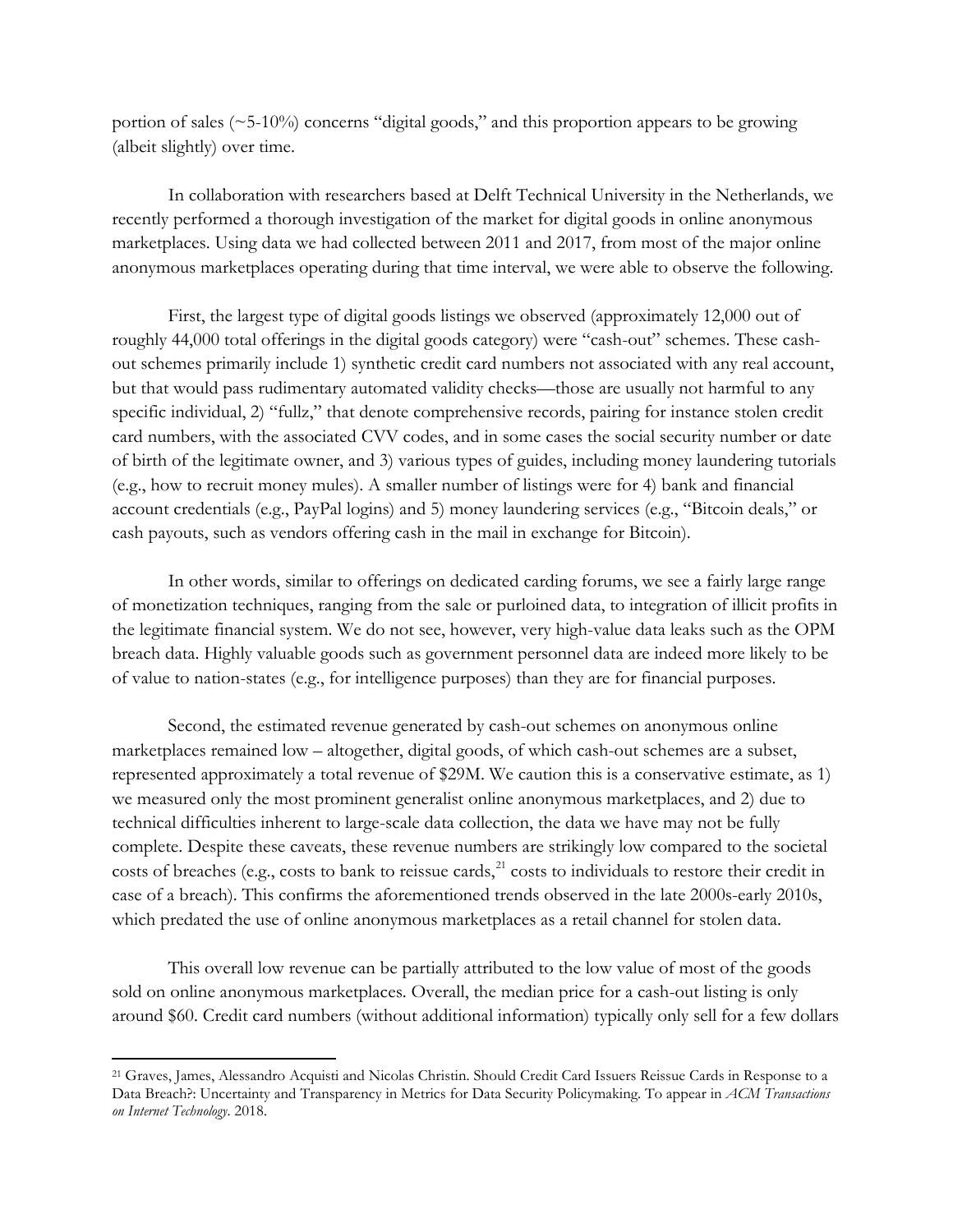apiece, and are often sold in lots (e.g., 100 Visa cards from UK banks); comprehensive records, including social security numbers, usually go for \$100 or less.

The low retail value of stolen data is partially due to improvements in fraud detection, and proactive blacklisting of financial credentials. These defenses make a significant fraction of credit card numbers and other credentials being sold online at a retail level likely to be worthless. This also explains why sellers often package stolen data in lots. Interested buyers purchase lots with the hope that some of the information purchased is not yet blacklisted, and/or would give them access to sizeable revenue. But, by and large, for a buyer, engaging in such transactions is akin to purchasing a lottery ticket from a less-than-reputable outlet.

Third, we found that, since 2014, on any given day, approximately 3,000 to 4,000 vendors were simultaneously actively offering cash-out listings. While different vendors may have been active at different times, the overall population of active vendors increased slightly between 2014 and 2017. More interestingly, the top 10% of vendors were responsible for 80% of the revenue. In other words, the business of selling purloined data (or services surrounding it) appears to be truly profitable only for the most successful criminals on these forums.

These most successful vendors manage to establish a solid reputation, and either have a steady influx of goods to sell, or a large number of goods to sell over relatively short periods (a couple of months). We see few "bulk" sales, which hints that large breaches are first broken down into smaller lots, and those smaller lots are subsequently sold independently. This commoditization process, unfortunately, generally does not play out in public marketplaces. This makes traceability challenging: Retail-level vendors on online anonymous marketplaces rarely advertise the provenance of the credentials they are offering, and in fact, may not even know how these credentials were acquired in the first place.

### **Summary and moving forward**

With the increased digitization of records, online financial fraud and data breaches are becoming a critical problem. Our recent measurement studies of online anonymous marketplaces, or "dark web markets," allow us to get a relatively precise idea of some of the business models in use, and of the economics of stolen data.

We find that revenue generated by criminals engaged in monetizing these breaches pales in comparison to the potential costs of the remedies. For instance, stolen credit card and identity details are often sold in lots, at low retail prices. However, the owner of a stolen banking credential has to invest potentially considerable time, effort and money to attempt to repair the damage incurred by the theft.